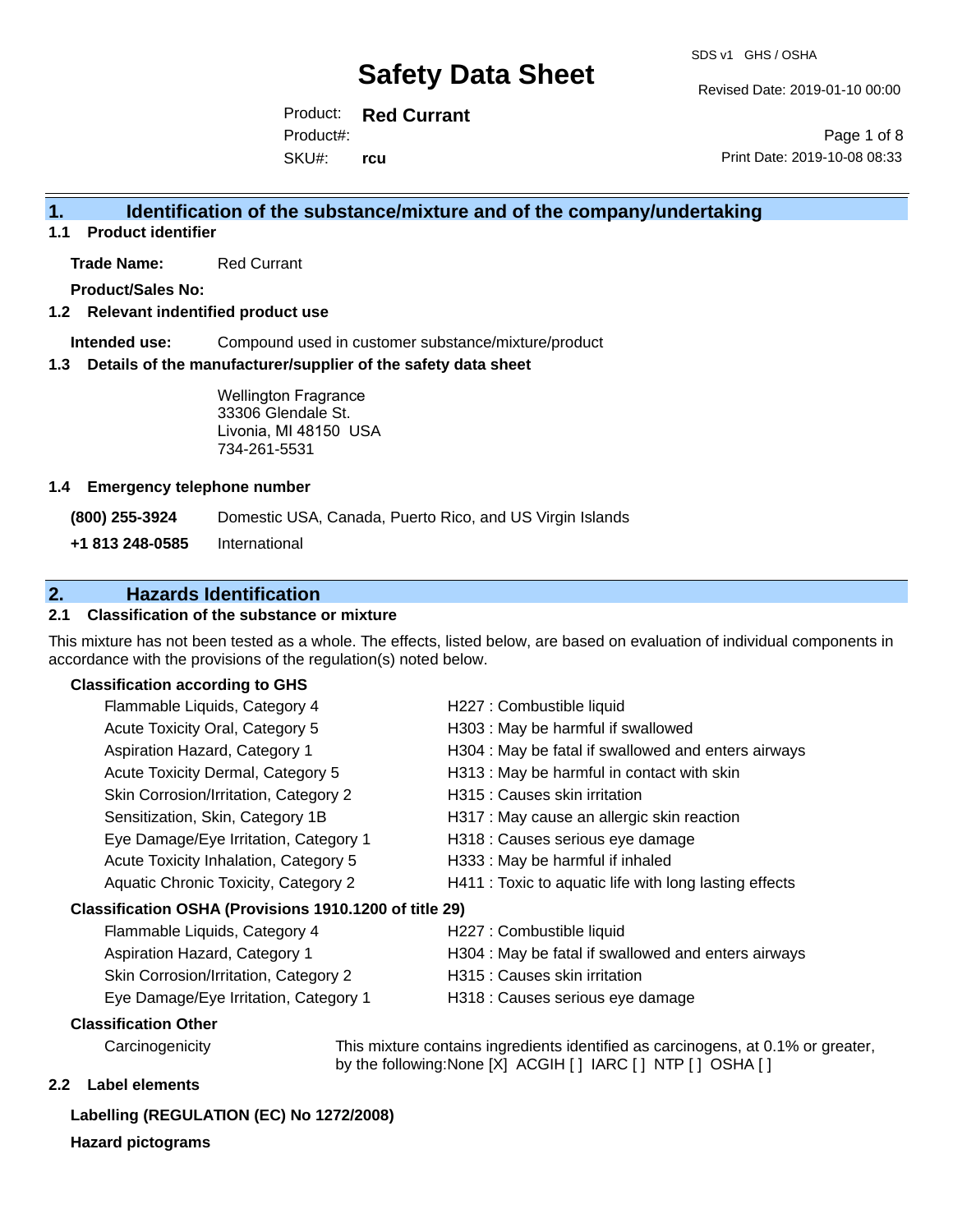SDS v1 GHS / OSHA

Revised Date: 2019-01-10 00:00

Print Date: 2019-10-08 08:33

Page 2 of 8

Product: **Red Currant**

SKU#: Product#:

**rcu**





**Signal Word: Danger**

### **Hazard statments**

| H <sub>22</sub> 7 | Combustible liquid                              |
|-------------------|-------------------------------------------------|
| H <sub>303</sub>  | May be harmful if swallowed                     |
| H <sub>304</sub>  | May be fatal if swallowed and enters airways    |
| H313              | May be harmful in contact with skin             |
| H315              | Causes skin irritation                          |
| H317              | May cause an allergic skin reaction             |
| H318              | Causes serious eye damage                       |
| H333              | May be harmful if inhaled                       |
| H411              | Toxic to aquatic life with long lasting effects |

### **Precautionary Statements**

### **Prevention:**

| P <sub>2</sub> 35 | Keep cool                                                             |
|-------------------|-----------------------------------------------------------------------|
| P <sub>264</sub>  | Wash hands thoroughly after handling                                  |
| P272              | Contaminated work clothing should not be allowed out of the workplace |
| P273              | Avoid release to the environment                                      |
|                   |                                                                       |

### **Response:**

| $P301 + P310 + P331$ | IF SWALLOWED: Immediately call a POISON CENTER or doctor/physician Do NOT<br>induce vomiting                                          |
|----------------------|---------------------------------------------------------------------------------------------------------------------------------------|
| $P302 + P352$        | IF ON SKIN: Wash with soap and water                                                                                                  |
| $P304 + P312$        | IF INHALED: Call a POISON CENTER or doctor/physician if you feel unwell                                                               |
| $P305 + P351 + P338$ | IF IN EYES: Rinse cautiously with water for several minutes Remove contact lenses if<br>present and easy to do. continue rinsing      |
| P310                 | Immediately call a POISON CENTER or doctor/physician                                                                                  |
| P312                 | Call a POISON CENTER or doctor/physician if you feel unwell                                                                           |
| $P333 + P313$        | If skin irritation or a rash occurs: Get medical advice/attention                                                                     |
| P362                 | Take off contaminated clothing and wash before reuse                                                                                  |
| P363                 | Wash contaminated clothing before reuse                                                                                               |
| P370 + P378          | In case of fire: Use Carbon dioxide (CO2), Dry chemical, or Foam for extinction. Do not use<br>a direct water jet on burning material |
| P391                 | <b>Collect Spillage</b>                                                                                                               |
|                      |                                                                                                                                       |

### **2.3 Other Hazards**

### **no data available**

# **3. Composition/Information on Ingredients**

### **3.1 Mixtures**

This product is a complex mixture of ingredients, which contains among others the following substance(s), presenting a health or environmental hazard within the meaning of the UN Globally Harmonized System of Classification and Labeling of Chemicals (GHS):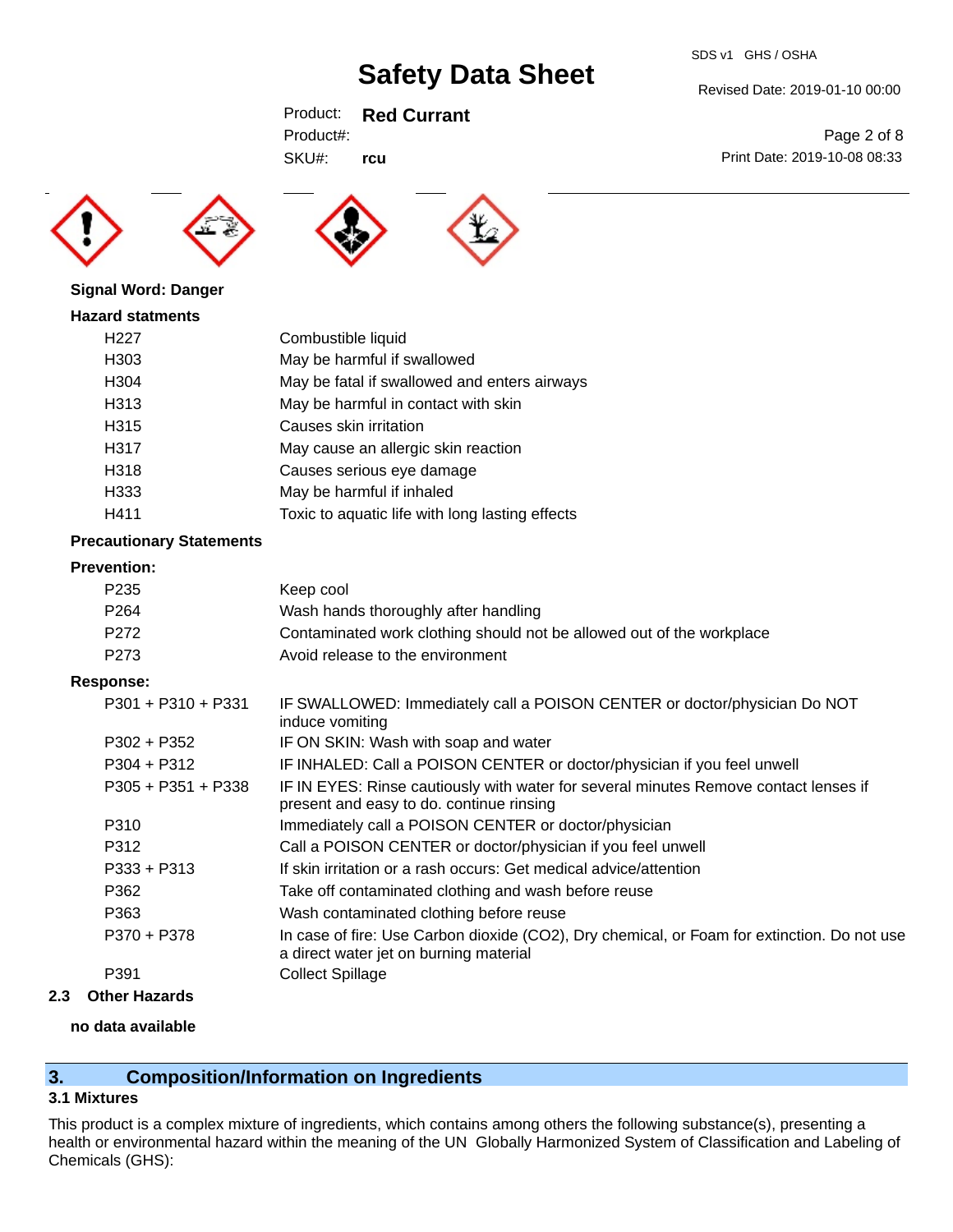SDS v1 GHS / OSHA

Revised Date: 2019-01-10 00:00

Product#:

SKU#: **rcu**

Page 3 of 8 Print Date: 2019-10-08 08:33

| CAS#<br>Ingredient                                                                          | EC#                                        | Conc.<br>Range | <b>GHS Classification</b>           |
|---------------------------------------------------------------------------------------------|--------------------------------------------|----------------|-------------------------------------|
| 101-86-0                                                                                    | 202-983-3                                  | 10 - 20 %      | H303; H316; H317; H400; H411        |
|                                                                                             | Hexyl cinnamaldehyde                       |                |                                     |
| 64742-47-8                                                                                  | 265-149-8                                  | 10 - 20 %      | H227; H304; H336; H401; H411        |
|                                                                                             | Distillates, petroleum, hydrotreated light |                |                                     |
| 106-24-1                                                                                    | 203-377-1                                  | $5 - 10%$      | H303; H315; H317; H318; H402        |
| Geraniol                                                                                    |                                            |                |                                     |
| 88-41-5                                                                                     | 201-828-7                                  | $2 - 5%$       | H227; H303; H316; H401; H411        |
|                                                                                             | 2-t-Butylcyclohexyl acetate                |                |                                     |
| 106-22-9                                                                                    | 203-375-0                                  | $2 - 5%$       | H303; H313; H315; H317; H319; H401  |
| Citronellol                                                                                 |                                            |                |                                     |
| 127-91-3                                                                                    | 204-872-5                                  | $2 - 5%$       | H226; H304; H315; H317; H400; H410  |
| ß-Pinene                                                                                    |                                            |                |                                     |
| 106-25-2                                                                                    | 203-378-7                                  | $2 - 5%$       | H303; H315; H317; H319; H401        |
| Nerol                                                                                       |                                            |                |                                     |
| 8007-35-0                                                                                   | 232-357-5                                  | $2 - 5%$       | H316; H401; H411                    |
| Terpineol acetate                                                                           |                                            |                |                                     |
| 120-51-4                                                                                    | 204-402-9                                  | $2 - 5%$       | H302; H313; H400; H411              |
| <b>Benzyl Benzoate</b>                                                                      |                                            |                |                                     |
| 65443-14-3                                                                                  | 265-779-3                                  | $1 - 2%$       | H227; H401; H411                    |
|                                                                                             | 2,2,5-Trimethyl-5-pentylcyclopentanone     |                |                                     |
| 68737-61-1                                                                                  | 272-113-5                                  | $1 - 2%$       | H227; H303; H313; H315; H317; H401; |
| H411<br>Dimethyltetrahydro Benzaldehyde                                                     |                                            |                |                                     |
| 15760-18-6                                                                                  | 239-845-7                                  | $1 - 2%$       | H303; H315; H317; H401              |
|                                                                                             | 3-(4-Methyl-3-cyclohexenyl)butanol         |                |                                     |
| 93-92-5                                                                                     | 202-288-5                                  | $1 - 2%$       | H227; H402                          |
| methylbenzyl acetate                                                                        |                                            |                |                                     |
| 115-95-7                                                                                    | 204-116-4                                  | $1 - 2%$       | H227; H315; H317; H320; H402        |
| <b>Linalyl Acetate</b>                                                                      |                                            |                |                                     |
| 103-48-0                                                                                    | 203-116-1                                  | $1 - 2%$       | H401                                |
| Phenethyl isobutyrate                                                                       |                                            |                |                                     |
| 105-87-3                                                                                    | 203-341-5                                  | $0.1 - 1.0 %$  | H315; H317; H401; H412              |
| Geranyl Acetate                                                                             |                                            |                |                                     |
| 16409-43-1                                                                                  | 240-457-5                                  | $0.1 - 1.0 %$  | H227; H303; H315; H319; H361; H402  |
| IsoButenyl Methyltetrahydropyran                                                            |                                            |                |                                     |
| See Section 16 for full text of GHS classification codes                                    |                                            |                |                                     |
| See Section 16 for full text of GHS classification codes which where not shown in section 2 |                                            |                |                                     |

Total Hydrocarbon Content (%  $w/w$ ) = 13.90

### Product: **Red Currant**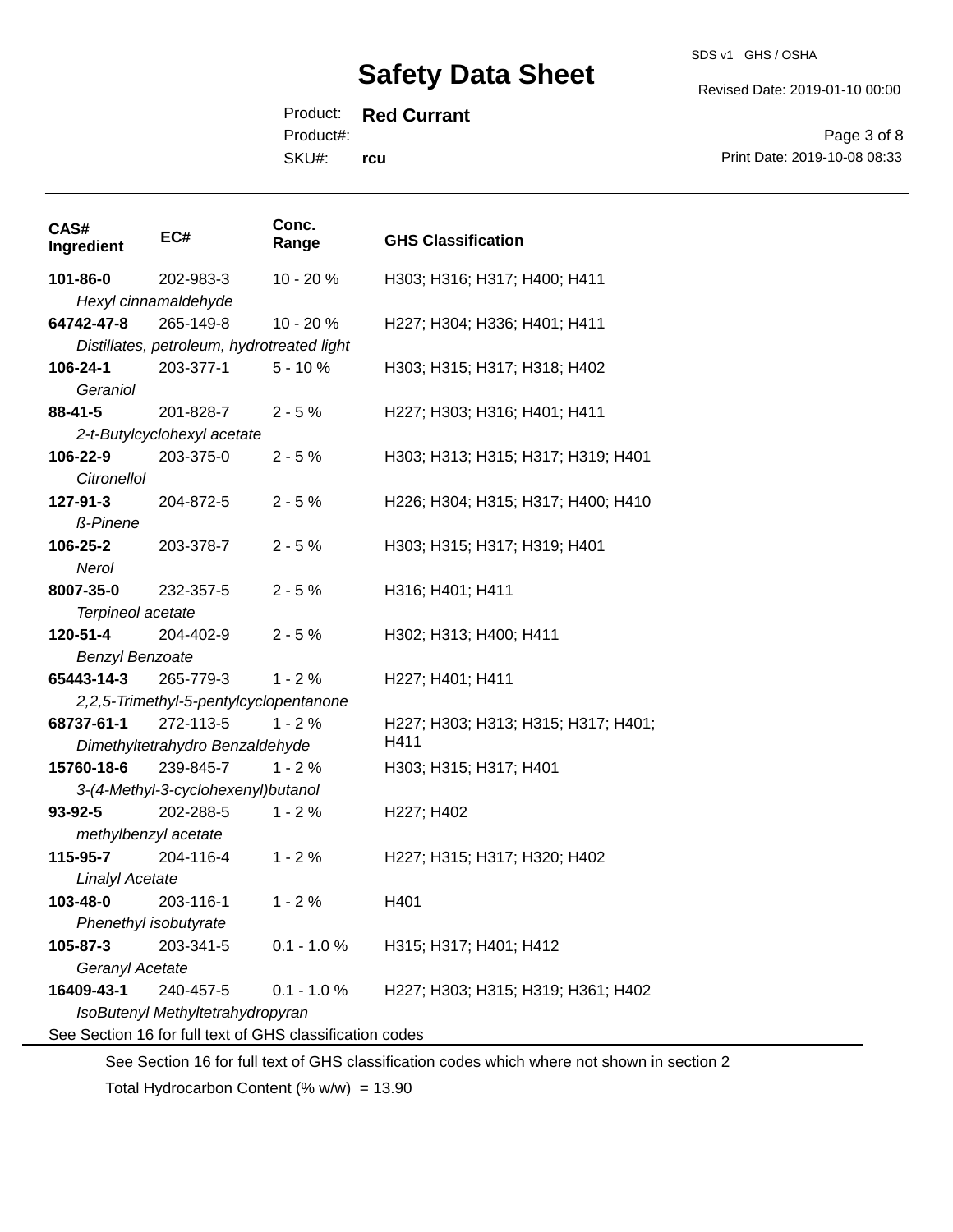SDS v1 GHS / OSHA

Revised Date: 2019-01-10 00:00

Product: **Red Currant**

Product#:

SKU#: **rcu**

Page 4 of 8 Print Date: 2019-10-08 08:33

| $\overline{4}$ .<br><b>First Aid Measures</b>                                     |                                                                                                               |  |
|-----------------------------------------------------------------------------------|---------------------------------------------------------------------------------------------------------------|--|
| <b>Description of first aid measures</b><br>4.1                                   |                                                                                                               |  |
| Inhalation:                                                                       | Remove from exposure site to fresh air and keep at rest.<br>Obtain medical advice.                            |  |
| <b>Eye Exposure:</b>                                                              | Flush immediately with water for at least 15 minutes.<br>Contact physician if symptoms persist.               |  |
| <b>Skin Exposure:</b>                                                             | Remove contaminated clothes. Wash thoroughly with water (and soap).<br>Contact physician if symptoms persist. |  |
| Ingestion:                                                                        | Rinse mouth with water and obtain medical advice.                                                             |  |
| Most important symptoms and effects, both acute and delayed<br>4.2                |                                                                                                               |  |
| <b>Symptoms:</b>                                                                  | no data available                                                                                             |  |
| Risks:                                                                            | Refer to Section 2.2 "Hazard Statements"                                                                      |  |
| Indication of any immediate medical attention and special treatment needed<br>4.3 |                                                                                                               |  |
| <b>Treatment:</b>                                                                 | Refer to Section 2.2 "Response"                                                                               |  |
|                                                                                   |                                                                                                               |  |
| 5.<br><b>Fire-Fighting measures</b>                                               |                                                                                                               |  |
| <b>Extinguishing media</b><br>5.1                                                 |                                                                                                               |  |
| Suitable:                                                                         | Carbon dioxide (CO2), Dry chemical, Foam                                                                      |  |
| Unsuitable                                                                        | Do not use a direct water jet on burning material                                                             |  |
| 5.2                                                                               | Special hazards arising from the substance or mixture                                                         |  |
| During fire fighting:<br><b>Advice for firefighters</b><br>5.3                    | Water may be ineffective                                                                                      |  |
| <b>Further information:</b>                                                       | Standard procedure for chemical fires                                                                         |  |

### **6. Accidental Release Measures**

### **6.1 Personal precautions, protective equipment and emergency procedures**

Avoid inhalation and contact with skin and eyes. A self-contained breathing apparatus is recommended in case of a major spill.

### **6.2 Environmental precautions**

Keep away from drains, soil, and surface and groundwater.

### **6.3 Methods and materials for containment and cleaning up**

Clean up spillage promptly. Remove ignition sources. Provide adequate ventilation. Avoid excessive inhalation of vapors. Gross spillages should be contained by use of sand or inert powder and disposed of according to the local regulations.

### **6.4 Reference to other sections**

Not Applicable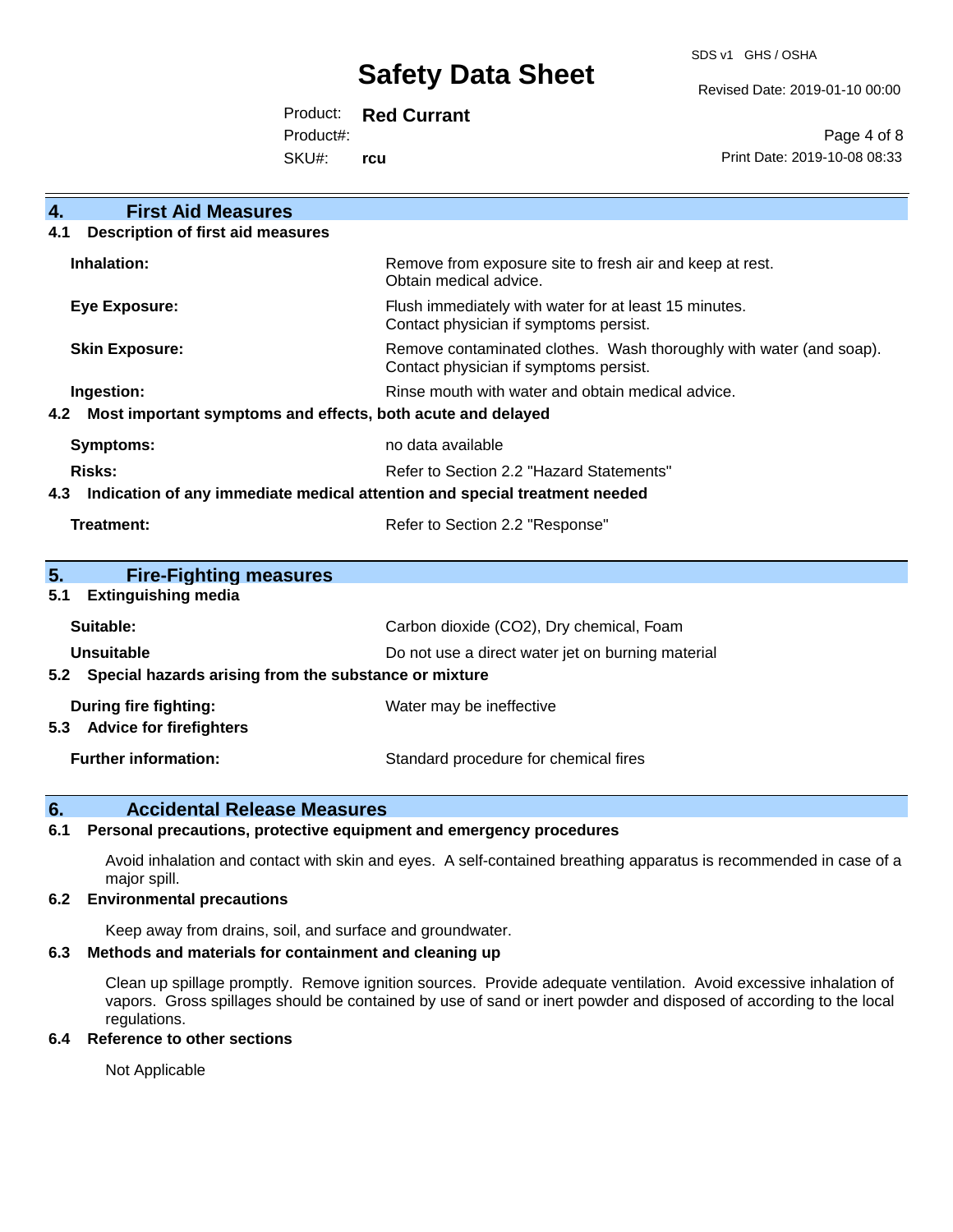Revised Date: 2019-01-10 00:00

Product: **Red Currant** SKU#: Product#: **rcu**

Page 5 of 8 Print Date: 2019-10-08 08:33

# **7. Handling and Storage**

### **7.1 Precautions for safe handling**

Apply according to good manufacturing and industrial hygiene practices with proper ventilation. Do not drink, eat or smoke while handling. Respect good personal hygiene.

#### **7.2 Conditions for safe storage, including any incompatibilities**

Store in a cool, dry and ventilated area away from heat sources and protected from light in tightly closed original container. Avoid uncoated metal container. Keep air contact to a minimum.

### **7.3 Specific end uses**

No information available

### **8. Exposure Controls/Personal Protection**

### **8.1 Control parameters**

| <b>Exposure Limits:</b>      |          |                              |       |       |             |                                           |
|------------------------------|----------|------------------------------|-------|-------|-------------|-------------------------------------------|
| <b>Component</b>             |          |                              | ACGIH | ACGIH | <b>OSHA</b> | OSHA<br>TWA ppm STEL ppm TWA ppm STEL ppm |
| 127-91-3                     | ß-Pinene |                              | 20    |       |             |                                           |
| <b>Engineering Controls:</b> |          | Use local exhaust as needed. |       |       |             |                                           |

### **8.2 Exposure controls - Personal protective equipment**

| Eye protection:                | Tightly sealed goggles, face shield, or safety glasses with brow guards and side shields, etc.<br>as may be appropriate for the exposure |
|--------------------------------|------------------------------------------------------------------------------------------------------------------------------------------|
| <b>Respiratory protection:</b> | Avoid excessive inhalation of concentrated vapors. Apply local ventilation where appropriate.                                            |
| <b>Skin protection:</b>        | Avoid Skin contact. Use chemically resistant gloves as needed.                                                                           |

### **9. Physical and Chemical Properties**

### **9.1 Information on basic physical and chemical properties**

| Appearance:                  | Liquid                        |
|------------------------------|-------------------------------|
| Odor:                        | <b>Conforms to Standard</b>   |
| Color:                       | Colorless to Yellow Tint (G1) |
| <b>Viscosity:</b>            | Liquid                        |
| <b>Freezing Point:</b>       | Not determined                |
| <b>Boiling Point:</b>        | Not determined                |
| <b>Melting Point:</b>        | Not determined                |
| <b>Flashpoint (CCCFP):</b>   | 180 F (82.22 C)               |
| <b>Auto flammability:</b>    | Not determined                |
| <b>Explosive Properties:</b> | None Expected                 |
| <b>Oxidizing properties:</b> | None Expected                 |
| Vapor Pressure (mmHg@20 C):  | 0.0808                        |
| %VOC:                        | 0.08                          |
| Specific Gravity @ 25 C:     | 0.9090                        |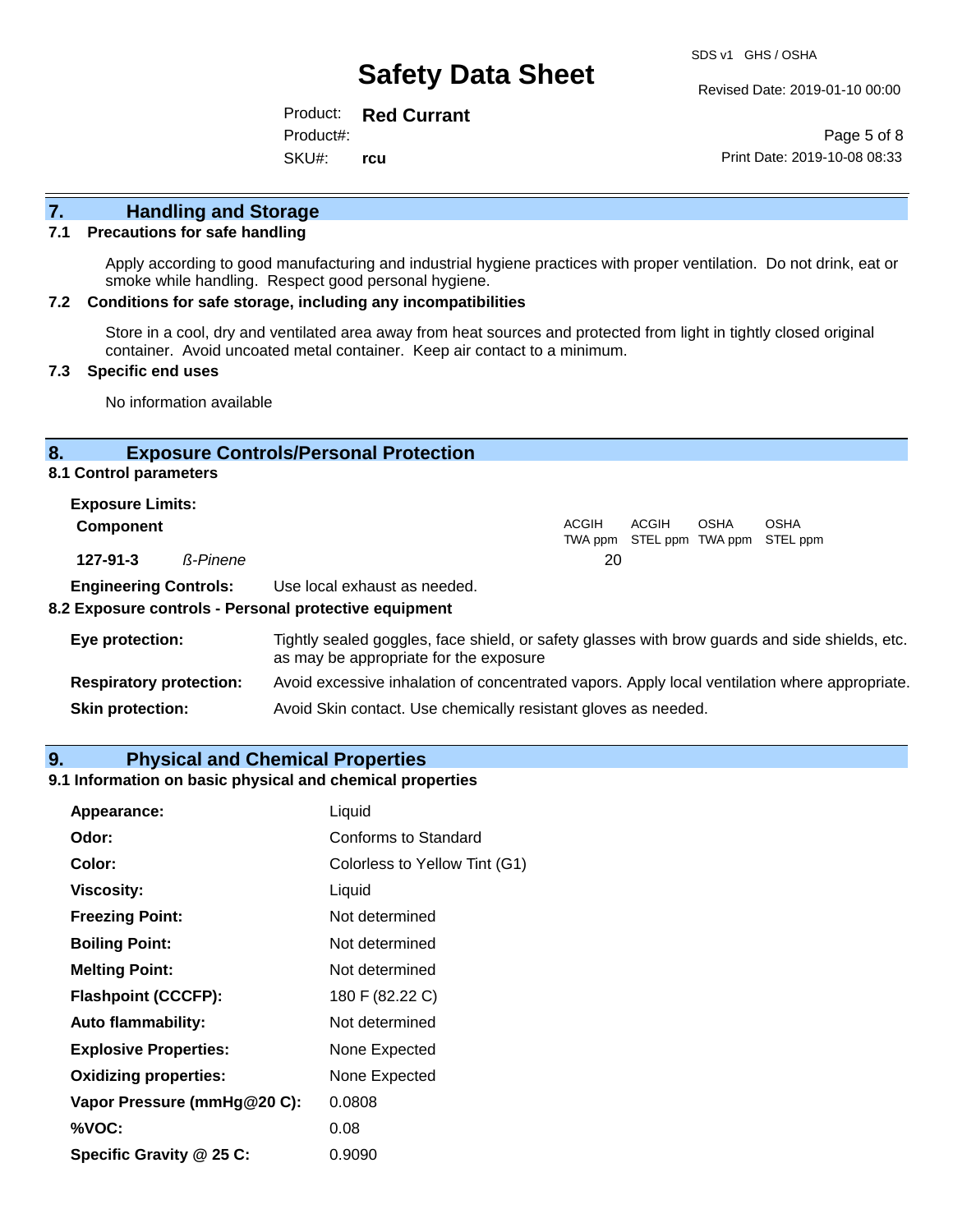Revised Date: 2019-01-10 00:00

|           | Product: Red Currant |                              |
|-----------|----------------------|------------------------------|
| Product#: |                      | Page 6 of 8                  |
| SKU#:     | rcu                  | Print Date: 2019-10-08 08:33 |
|           |                      |                              |

| Density @ 25 C:          | 0.9060 |
|--------------------------|--------|
| Refractive Index @ 20 C: | 1.4710 |
| Soluble in:              | Oil    |

## **10. Stability and Reactivity**

| <b>10.1 Reactivity</b>                  | None                                               |
|-----------------------------------------|----------------------------------------------------|
| <b>10.2 Chemical stability</b>          | Stable                                             |
| 10.3 Possibility of hazardous reactions | None known                                         |
| 10.4 Conditions to avoid                | None known                                         |
| 10.5 Incompatible materials             | Strong oxidizing agents, strong acids, and alkalis |
| 10.6 Hazardous decomposition products   | None known                                         |

### **11. Toxicological Information**

### **11.1 Toxicological Effects**

Acute Toxicity Estimates (ATEs) based on the individual Ingredient Toxicity Data utilizing the "Additivity Formula"

| Acute toxicity - Oral - (Rat) mg/kg                | (LD50: 4180.3797) May be harmful if swallowed            |
|----------------------------------------------------|----------------------------------------------------------|
| Acute toxicity - Dermal - (Rabbit) mg/kg           | (LD50: 4145.6170) May be harmful in contact with skin    |
| Acute toxicity - Inhalation - (Rat) mg/L/4hr       | (LD50: 38.1855) May be harmful if inhaled                |
| <b>Skin corrosion / irritation</b>                 | May be harmful if inhaled                                |
| Serious eye damage / irritation                    | Causes serious eye damage                                |
| <b>Respiratory sensitization</b>                   | Not classified - the classification criteria are not met |
| <b>Skin sensitization</b>                          | May cause an allergic skin reaction                      |
| <b>Germ cell mutagenicity</b>                      | Not classified - the classification criteria are not met |
| Carcinogenicity                                    | Not classified - the classification criteria are not met |
| <b>Reproductive toxicity</b>                       | Not classified - the classification criteria are not met |
| Specific target organ toxicity - single exposure   | Not classified - the classification criteria are not met |
| Specific target organ toxicity - repeated exposure | Not classified - the classification criteria are not met |
| <b>Aspiration hazard</b>                           | May be fatal if swallowed and enters airways             |

## **12. Ecological Information**

### **12.1 Toxicity**

| <b>Acute acquatic toxicity</b>     | Not classified - the classification criteria are not met |
|------------------------------------|----------------------------------------------------------|
| <b>Chronic acquatic toxicity</b>   | Toxic to aquatic life with long lasting effects          |
| <b>Toxicity Data on soil</b>       | no data available                                        |
| <b>Toxicity on other organisms</b> | no data available                                        |

**12.2 Persistence and degradability no data available**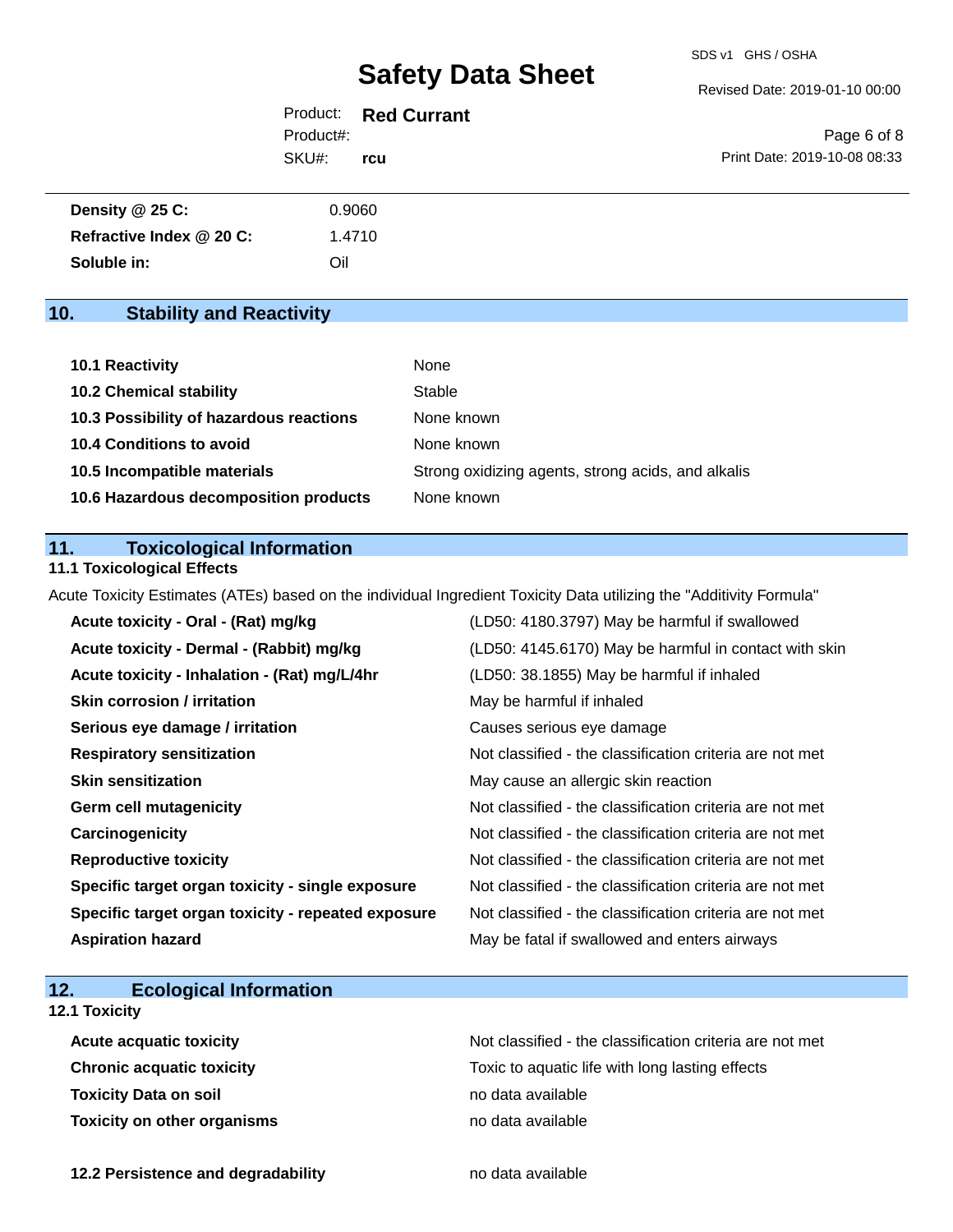SDS v1 GHS / OSHA

Revised Date: 2019-01-10 00:00

| umulative potential |           | no data available    |                              |
|---------------------|-----------|----------------------|------------------------------|
|                     | SKU#:     | rcu                  | Print Date: 2019-10-08 08:33 |
|                     | Product#: |                      | Page 7 of 8                  |
|                     |           | Product: Red Currant |                              |

| 12.3 Bioaccumulative potential | no data available |
|--------------------------------|-------------------|
| 12.4 Mobility in soil          | no data available |
| 12.5 Other adverse effects     | no data available |

# **13. Disposal Conditions**

### **13.1 Waste treatment methods**

Do not allow product to reach sewage systems. Dispose of in accordance with all local and national regulations. Send to a licensed waste management company.The product should not be allowed to enter drains, water courses or the soil. Do not contaminate ponds, waterways or ditches with chemical or used container.

### **14. Transport Information**

| <b>Marine Pollutant</b>                                       | Yes. Ingredient of greatest environmental impact:<br>127-91-3 : (2 - 5 %) : ß-Pinene |              |                                     |                 |               |
|---------------------------------------------------------------|--------------------------------------------------------------------------------------|--------------|-------------------------------------|-----------------|---------------|
| <b>Regulator</b>                                              |                                                                                      | <b>Class</b> | <b>Pack Group</b>                   | <b>Sub Risk</b> | UN-nr.        |
| U.S. DOT (Non-Bulk)                                           |                                                                                      |              | Not Regulated - Not Dangerous Goods |                 |               |
| <b>Chemicals NOI</b>                                          |                                                                                      |              |                                     |                 |               |
| <b>ADR/RID (International Road/Rail)</b>                      |                                                                                      |              |                                     |                 |               |
| <b>Environmentally Hazardous</b><br>Substance, Liquid, n.o.s. |                                                                                      | 9            | Ш                                   |                 | <b>UN3082</b> |
| <b>IATA (Air Cargo)</b>                                       |                                                                                      |              |                                     |                 |               |
| <b>Environmentally Hazardous</b><br>Substance, Liquid, n.o.s. |                                                                                      | 9            | Ш                                   |                 | <b>UN3082</b> |
| IMDG (Sea)                                                    |                                                                                      |              |                                     |                 |               |
| <b>Environmentally Hazardous</b><br>Substance, Liquid, n.o.s. |                                                                                      | 9            | Ш                                   |                 | <b>UN3082</b> |

| <b>Regulatory Information</b><br>15.      |                                                                                                 |
|-------------------------------------------|-------------------------------------------------------------------------------------------------|
| <b>U.S. Federal Regulations</b>           |                                                                                                 |
| <b>TSCA (Toxic Substance Control Act)</b> | All components of the substance/mixture are listed or exempt                                    |
| 40 CFR(EPCRA, SARA, CERCLA and CAA)       | This product contains NO components of concern.                                                 |
| <b>U.S. State Regulations</b>             |                                                                                                 |
| <b>California Proposition 65 Warning</b>  | No Warning required                                                                             |
| <b>Canadian Regulations</b>               |                                                                                                 |
| <b>DSL</b>                                | 99.77% of the components are listed or exempt. The following<br>components are NOT on the List: |
| 94201-73-7<br>303-662-1<br>$0.1 - 1.0 \%$ | Tetrahydro-4-methyl-2-phenyl-2H-pyran                                                           |
| 815580-59-7 453-570-1<br>$= 0$ ppm        | 3-Cyclohexene-1-carboxylic acid, 2,6,6-trimethyl-, methyl ester                                 |